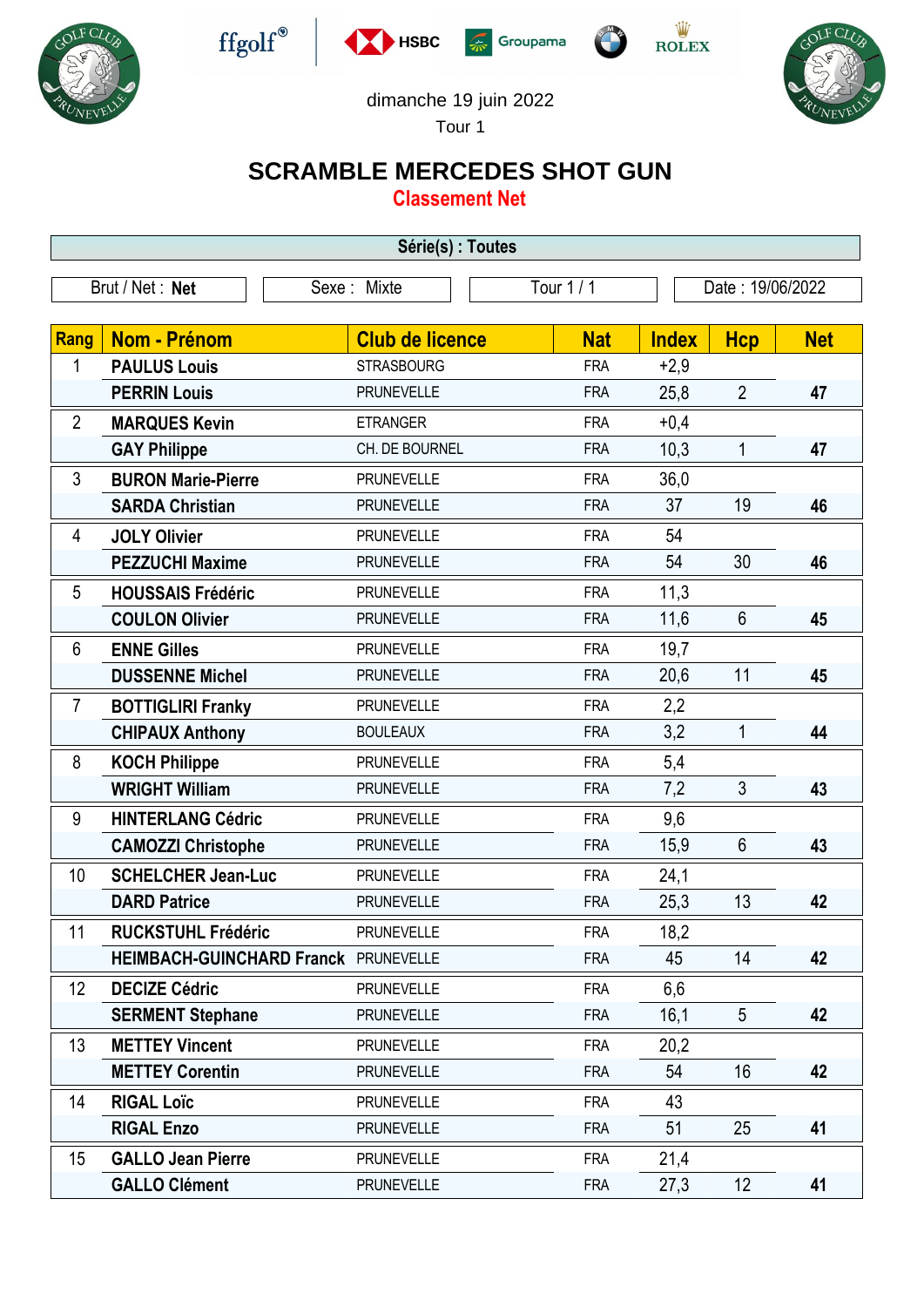| <b>Rang</b>     | <b>Nom - Prénom</b>            | <b>Club de licence</b> | <b>Nat</b> | <b>Index</b> | <b>Hcp</b>      | <b>Net</b> |
|-----------------|--------------------------------|------------------------|------------|--------------|-----------------|------------|
| 16              | <b>GIRARDIN Frédéric</b>       | PRUNEVELLE             | <b>FRA</b> | 15,0         |                 |            |
|                 | <b>WALSER Xavier</b>           | <b>PRUNEVELLE</b>      | <b>FRA</b> | 17,3         | 8               | 41         |
| 17              | <b>BOUCARD Maxime</b>          | <b>PRUNEVELLE</b>      | <b>FRA</b> | 23,0         |                 |            |
|                 | <b>LUX Julien</b>              | CH. DE BOURNEL         | <b>FRA</b> | 26,6         | 13              | 41         |
| 18              | <b>MICHEL Christophe</b>       | <b>PRUNEVELLE</b>      | <b>FRA</b> | 8,2          |                 |            |
|                 | <b>TACQUARD Julien</b>         | <b>PRUNEVELLE</b>      | <b>FRA</b> | 12,7         | 5               | 40         |
| 19              | <b>BERGEROT Jean-Luc</b>       | <b>PRUNEVELLE</b>      | <b>FRA</b> | 18,5         |                 |            |
|                 | <b>CHARTON Augustin</b>        | <b>PRUNEVELLE</b>      | <b>FRA</b> | 38           | 13              | 40         |
| 20              | <b>BOILLOT Maxence</b>         | PRUNEVELLE             | <b>FRA</b> | 9,6          |                 |            |
|                 | <b>CORDIER Henry</b>           | PRUNEVELLE             | <b>FRA</b> | 17,6         | $6\phantom{.}$  | 40         |
| 21              | <b>TOCHON Rémi</b>             | PRUNEVELLE             | <b>FRA</b> | 13,3         |                 |            |
|                 | <b>TOCHON Jean-Marc</b>        | <b>PRUNEVELLE</b>      | <b>FRA</b> | 25,9         | 9               | 40         |
| 22              | <b>GERALDES Florentino</b>     | <b>PRUNEVELLE</b>      | <b>FRA</b> | 17,8         |                 |            |
|                 | <b>GERALDES Catherine</b>      | PRUNEVELLE             | <b>FRA</b> | 47           | 14              | 39         |
| 23              | <b>QUICHANTE Philippe</b>      | <b>PRUNEVELLE</b>      | <b>FRA</b> | 9,8          |                 |            |
|                 | <b>LONCHAMP Vincent</b>        | <b>PRUNEVELLE</b>      | <b>FRA</b> | 22,7         | $\overline{7}$  | 39         |
| 24              | <b>BONNET Pierre</b>           | <b>PRUNEVELLE</b>      | <b>FRA</b> | 7,8          |                 |            |
|                 | <b>BONNET Catherine</b>        | <b>PRUNEVELLE</b>      | <b>FRA</b> | 29,6         | $\overline{7}$  | 39         |
| 25              | <b>BELKENTAOUI Abdellatif</b>  | <b>PRUNEVELLE</b>      | <b>FRA</b> | 17,4         |                 |            |
|                 | <b>CHARRIER Philippe</b>       | PRUNEVELLE             | <b>FRA</b> | 24,0         | 10              | 38         |
| 26              | <b>BEAUFILS Norbert</b>        | <b>PRUNEVELLE</b>      | <b>FRA</b> | 3,3          |                 |            |
|                 | <b>BEAUFILS Annick</b>         | PRUNEVELLE             | <b>FRA</b> | 10,5         | $\overline{2}$  | 38         |
| 27              | <b>CHESNEL Yannick</b>         | PRUNEVELLE             | <b>FRA</b> | 24,2         |                 |            |
|                 | <b>SKLER Olivier</b>           | LUXEUIL BELLEV.        | <b>FRA</b> | 31,2         | 14              | 38         |
| 28              | <b>DOBRILA Alexandru</b>       | <b>PRUNEVELLE</b>      | <b>FRA</b> | 22,7         |                 |            |
|                 | <b>DOBRILA Alin</b>            | <b>PRUNEVELLE</b>      | <b>FRA</b> | 29,4         | 13              | 38         |
| 29              | <b>BEAUFILS Ghislaine</b>      | <b>PRUNEVELLE</b>      | <b>FRA</b> | 42           |                 |            |
|                 | <b>DUBOURG Stéphane</b>        | <b>PRUNEVELLE</b>      | <b>FRA</b> | 44           | 23              | 38         |
| 30 <sub>2</sub> | <b>DEUDON Pascal</b>           | CH. DE BOURNEL         | <b>FRA</b> | 9,6          |                 |            |
|                 | <b>MICHAUT Françoise</b>       | <b>PRUNEVELLE</b>      | <b>FRA</b> | 12,6         | $5\phantom{.0}$ | 37         |
| 31              | <b>BOITEUX Etienne</b>         | <b>PRUNEVELLE</b>      | <b>FRA</b> | 14,9         |                 |            |
|                 | <b>MOREL Denis</b>             | <b>ROUGEMONT</b>       | <b>FRA</b> | 20,2         | 8               | 37         |
| 32              | <b>RASCAGNERES Jean Pierre</b> | <b>PRUNEVELLE</b>      | <b>FRA</b> | 18,1         |                 |            |
|                 | <b>BRETILLOT Bernard</b>       | <b>PRUNEVELLE</b>      | <b>FRA</b> | 20,7         | 10              | 37         |
| 33              | <b>RUCKSTUHL Pauline</b>       | PRUNEVELLE             | <b>FRA</b> | 17,1         |                 |            |
|                 | <b>HEIMBACH Hélène</b>         | PRUNEVELLE             | <b>FRA</b> | 54           | 15              | 36         |
| 34              | <b>BOUVARD Evelyne</b>         | CH. DE BOURNEL         | <b>FRA</b> | 4,6          |                 |            |
|                 | <b>BOUVARD Michel</b>          | CH. DE BOURNEL         | <b>FRA</b> | 33,3         | $\overline{7}$  | 35         |
| 35              | <b>LEGGIERI Jacques</b>        | <b>PRUNEVELLE</b>      | <b>FRA</b> | 13,5         |                 |            |
|                 | <b>LIBOZ Christine</b>         | <b>PRUNEVELLE</b>      | <b>FRA</b> | 16,4         | $\overline{7}$  | 34         |